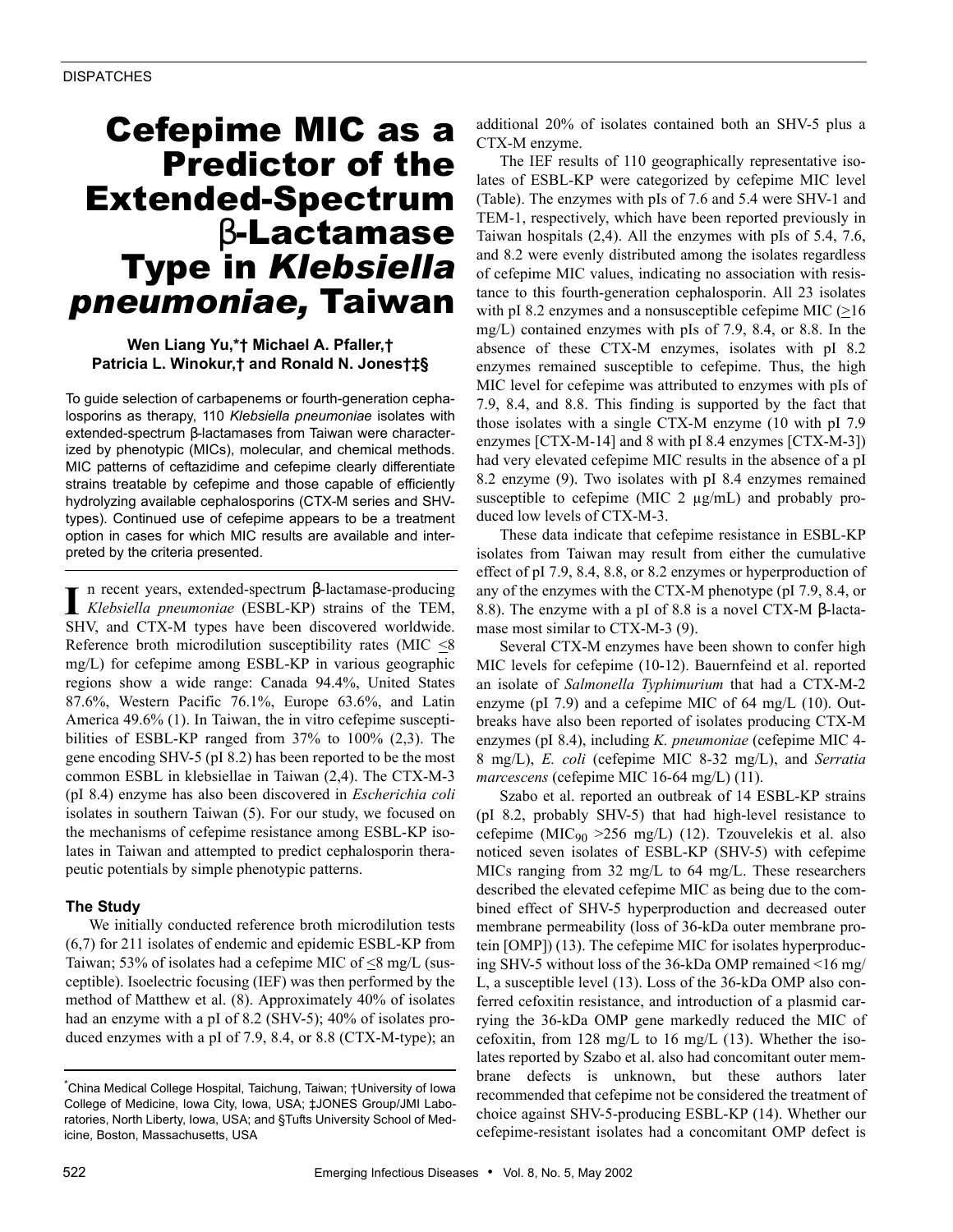## **DISPATCHES**

Table. Distribution of pl<sup>a</sup> values in 110 isolates of extended-spectrum β-lactamase-producing Klebsiella pneumoniae, stratified by cefepime MIC level,<sup>b</sup> Taiwan

| Cefepime MIC $(mg/L)$ $(n=110)$ | $pI 5.4 (n=89)$ | pI $6.3$ (n=7) | pI 7.6 $(n=92)$ | pI 7.8 $(n=4)$ | pI 7.9 $(n=40)$ | $pI 8.2 (n=62)$ | pI 8.4 $(n=43)$ pI 8.8 $(n=3)$ |                |
|---------------------------------|-----------------|----------------|-----------------|----------------|-----------------|-----------------|--------------------------------|----------------|
| $\geq$ 32 (n=38)                | 38              | $\bf{0}$       | 31              | $\mathbf{0}$   | 29 <sup>c</sup> | $20^{\rm d}$    | 18 <sup>e</sup>                | $\sim$         |
| $16(n=6)$                       | 6               | $\mathbf{0}$   |                 | $\bf{0}$       | $5^{\circ}$     | <sub>3</sub> d  | $\tau$ e                       | $\mathbf{0}$   |
| $8(n=26)$                       | 20              | $2^1$          | 22              | $\mathbf{0}$   | 6 <sup>g</sup>  | 8 <sup>h</sup>  | 12g                            | $\mathbf{0}$   |
| $4(n=19)$                       | Q               | $4^{\dagger}$  | 17              | 1 <sup>1</sup> | $\mathbf{0}$    | $12^h$          | 6 <sup>g</sup>                 | 1 <sup>g</sup> |
| $2(n=10)$                       |                 | τĪ             | 8               | 3 <sup>I</sup> | $\Omega$        | 8 <sup>h</sup>  | $2^{\mathsf{g}}$               | $\mathbf{0}$   |
| $\leq 1$ (n=11)                 | Q               | $\theta$       | 9               | $\mathbf{0}$   | $\theta$        | 11 <sup>h</sup> | $\theta$                       | $\theta$       |
|                                 |                 |                |                 |                |                 |                 |                                |                |

<sup>a</sup>pI, Isoelectric point. Each strain may have multiple pIs.<br><sup>b</sup>MIC test, reference broth microdilution method according to National Committee for Clinical Laboratory Standards.<br><sup>CT</sup>en of 34 isolates having a cefenime MIC

<sup>c</sup> Ten of 34 isolates having a cefepime MIC  $\geq$ 16 mg/L did not have enzymes with pI values of 8.2 or 8.4.

 $<sup>d</sup>$ All 23 isolates were simultaneously coexistent with pI 7.9, 8.4, or 8.8 (12 with pI 7.9 plus 8.4; 9 with pI 7.9; and 2 with pI 8.8).</sup>

etight of 23 isolates (cefepime MIC  $\geq$ 16 mg/L) were not coexistent with pI 8.2 or 7.9.

 ${}^{\text{f}}$ All the 11 isolates (pI 7.8 or 6.3) were coexistent with pI 8.2.

#### **Acknowledgment**

similarly unknown. However, in 44 isolates with cefepime MICs  $\geq$ 16 mg/L, only 7 were resistant to cefoxitin. Furthermore, for isolates with high cefepime MIC values resulting from single CTX-M enzymes (10 with pI 7.9 and 8 with pIs of 8.4), only two (one each with pIs of 7.9 and 8.4) were resistant to cefoxitin. The relatively low rates of cefoxitin coresistance provide indirect evidence that 36-kDa OMP loss may not play an important role in the expression of cefepime resistance in ESBL-KP strains in Taiwan.

## **Conclusions**

Alternative therapy using cefepime against ESBL-KP strains in Taiwan could be reliable if appropriately guided by cefepime and ceftazidime MIC results. The cefepime MIC is useful for predicting the presence of CTX-M enzymes, which usually confer resistance to this fourth-generation cephalosporin. Cefepime cannot be used if the MIC exceeds 8 mg/L, which predicts the presence of CTX-M β-lactamases. Cefepime may reasonably be used clinically if the MIC is consistently  $\leq$ 1 mg/L, which indicates the absence of a CTX-M enzyme. For isolates with cefepime MICs  $>2$  to  $\leq 8$  mg/L, use of cefepime should be further guided by the ceftazidime MIC. If the ceftazidime MIC remains in the susceptible range  $\ll 8$ mg/L, predicting enzymes of pI 7.9, 8.4, or 8.8), cefepime should not be used. If the ceftazidime MIC is  $>8$  mg/L (predicting enzymes of pI 8.2), cefepime at appropriate doses has a potential therapeutic role because most pI 8.2 enzymes rarely elevate the cefepime MIC to >8 mg/L.

In conclusion, outer membrane defects and the inoculum effects (13) that may adversely elevate MIC values must still be considered if cefepime is chosen as an alternative therapy against ESBL-KP strains. This strategy of focused utilization of a newer cephalosporin could reduce some selective pressures of carbapenem use among ESBL-KP and thus minimize the development of carbapenem-resistant strains. In addition, phenotypic characteristics appear to accurately differentiate two important endemic and epidemic groups of ESBL types (CTX-M series and SHV-like) in *K. pneumoniae* strains in Taiwan.

We thank Monto Ho, Microbial Infections Reference Laboratory, National Health Research Institutes, for providing subcultures of the strains from the Taiwan Surveillance of Antimicrobial Resistance collection.

Dr. Yu is the SENTRY Antimicrobial Surveillance Program Fellow for 2000-01 at the University of Iowa College of Medicine (Iowa City, Iowa). His research focuses on the detection (phenotypic and genotypic) and characterization of β-lactamases in gram-negative bacilli endemic and epidemic in Taiwan, where he is a member of the medical faculty at the China Medical College, Taichung.

#### **References**

- 1. Winokur PL, Canton R, Casellas JM, Legakis N. Variations in the prevalence of strains expressing an extended-spectrum β-lactamase phenotype and characterization of isolates from Europe, the Americas, and the Western Pacific Region. Clin Infect Dis 2001;32(Suppl 2):S94-103.
- 2. Jan IS, Hsueh PR, Teng LJ, Ho SW, Luh KT. Antimicrobial susceptibility testing for *Klebsiella pneumoniae* isolates resistant to extended-spectrum β-lactam antibiotics. J Formos Med Assoc 1998;97:661-6.
- 3. Siu LK, Lu PL, Hsueh PR, Lin FM, Chang S-C, Luh K-T, et al. Bacteremia due to extended-spectrum β-lactamase-producing *Escherichia coli* and *Klebsiella pneumoniae* in a pediatric oncology ward: clinical features and identification of different plasmids carrying both SHV-5 and TEM-1 genes. J Clin Microbiol 1999;37:4020-7.
- 4. Liu PY, Tung JC, Ke SC, Chen SL. Molecular epidemiology of extendedspectrum β-lactamase-producing *Klebsiella pneumoniae* isolates in a district hospital in Taiwan. J Clin Microbiol 1998;36:2759-62.
- 5. Yan JJ, Ko WC, Tsai SH, Wu HM, Jin YT, Wu JJ. Dissemination of CTX-M-3 and CMY-2 beta-lactamases among clinical isolates of *Escherichia coli* in southern Taiwan. J Clin Microbiol 2000;38:4320-5.
- 6. National Committee for Clinical Laboratory Standards. Methods for dilution antimicrobial susceptibility tests for bacteria that grow aerobically. Approved standard, 4th ed. M7-A5. Wayne (PA): The Committee, 2000.
- 7. National Committee for Clinical Laboratory Standards. Performance standards for antimicrobial susceptibility testing. Document M100-S11. Wayne (PA): The Committee, 2001.
- 8. Matthew M, Harris A, Marshall MG, Ross GW. The use of analytical isoelectric focusing for detection and identification of β-lactamases. J Gen Microbiol 1975;88:169-78.

<sup>&</sup>lt;sup>g</sup>Ceftazidime MIC ≤8 mg/L; ceftriaxone MIC ≥32 mg/L.<br><sup>h</sup>Ceftazidime MIC ≥16 mg/L.